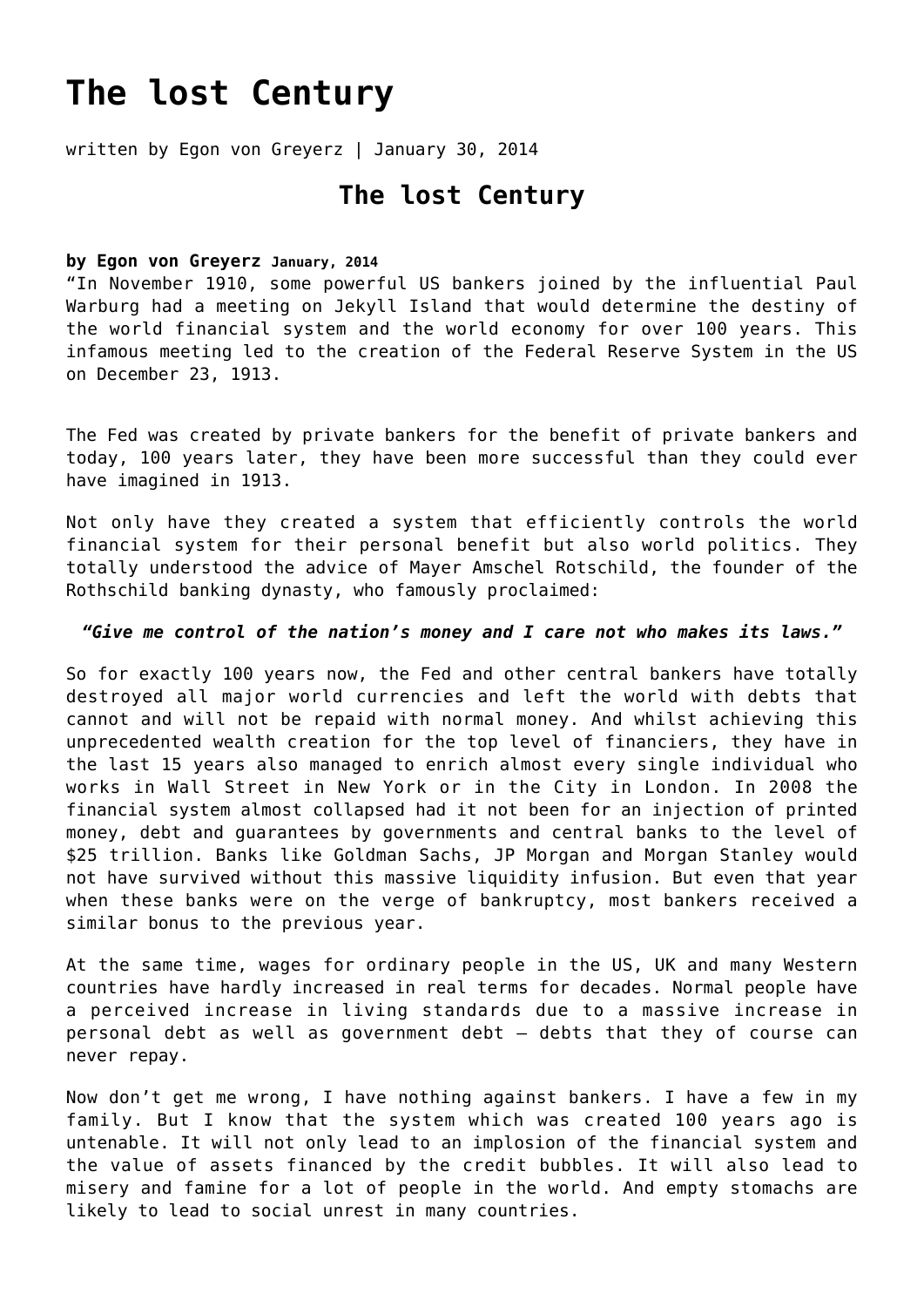A lot has been written about the centenary of the Fed in the last few weeks so rather than adding to this, I am showing a couple of graphs that tell the story very well.

The first chart (courtesy World Gold Council) shows the destruction of paper money since 1913. This is what the Fed and other central banks have achieved. All major currencies have declined between 97% and 99% including the dollar which is down 98% in real terms which of course is measured in gold.



#### **The destruction of paper money**

Click chart to enlarge

As we all know, gold is the only real money and cannot be destroyed. What is absolutely guaranteed is that many currencies and especially the dollar will go down the remaining 2-3% and reach their intrinsic value of ZERO in the next few years. The dollar does not deserve to be the world's reserve currency and will soon lose that role. And gold will reflect this decline of the dollar and go to heights which are unthinkable today.

The next chart (courtesy Goldman Sachs) shows the total failure of central bank intervention in trying to eliminate peaks and troughs in the economy. The chart shows 10 year US Treasury yield from 1790 to 2013. Between 1790 and 1913 interest rates fluctuated between 3% and 8% with very few violent swings. Since 1913 we have seen swings in the 10 year rate of incredible proportions going from a low in 1945 of 1.7% to 15.8% in 1981 (with Fed Funds at 20%) and down to 1.6% in 2012.

### **The Fed's creation of boom and bust**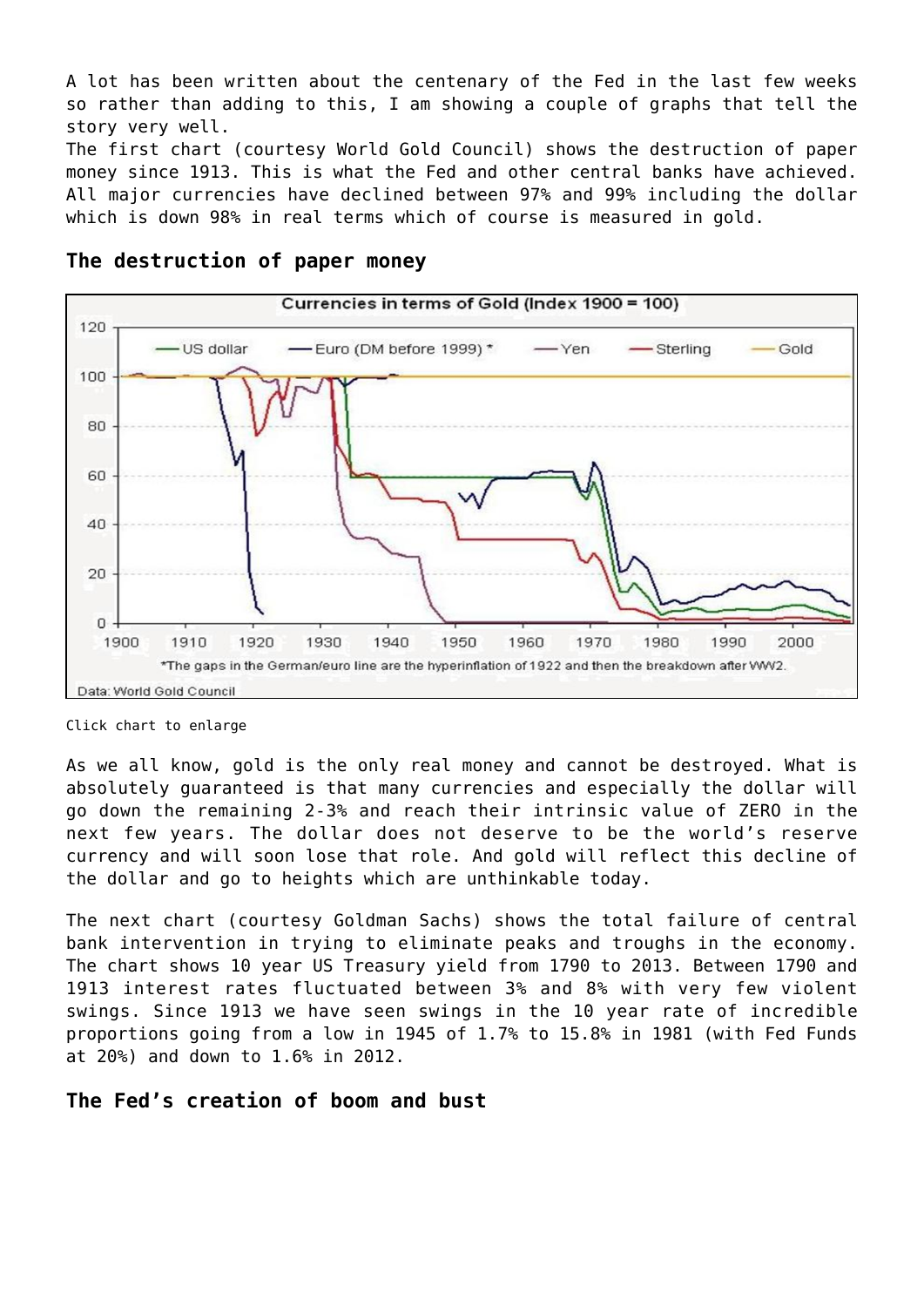

Click chart to enlarge

So as the chart shows, rather than eliminating booms and busts, the Fed actually creates them and makes the situation exponentially worse than it would have been in a free market without interference. I would expect rates to reach the 16% level at least in the next few years as investors dump worthless government bonds.

#### **End of an era**

The world is now at the end of an era that has lasted for many centuries. The last hundred years have been the culmination of a major cycle and the Fed together with other central banks have created the perfect crescendo with worldwide credit bubbles and asset bubbles which have led to the excesses and decadence which are the normal finale to end a secular trend.

The world financial system almost collapsed in 2008. With the help of \$25 trillion in printed money, loans and guarantees the world got a temporary stay of execution. But none of the underlying problems were solved in 2008 and the risks are currently greater than ever. The world has never before been in a situation when most countries are bankrupt and with a financial system which is also insolvent. Japan is a basket case, China's financial system is under massive pressure, Europe is a failed experiment in socialism and a common currency with Spain, Portugal, Italy, Greece and France all on the verge of collapse.

The UK is having a temporary bounce but is probably not far behind these countries. And the US is the most indebted nation in the world and is borrowing and printing money at an exponential rate